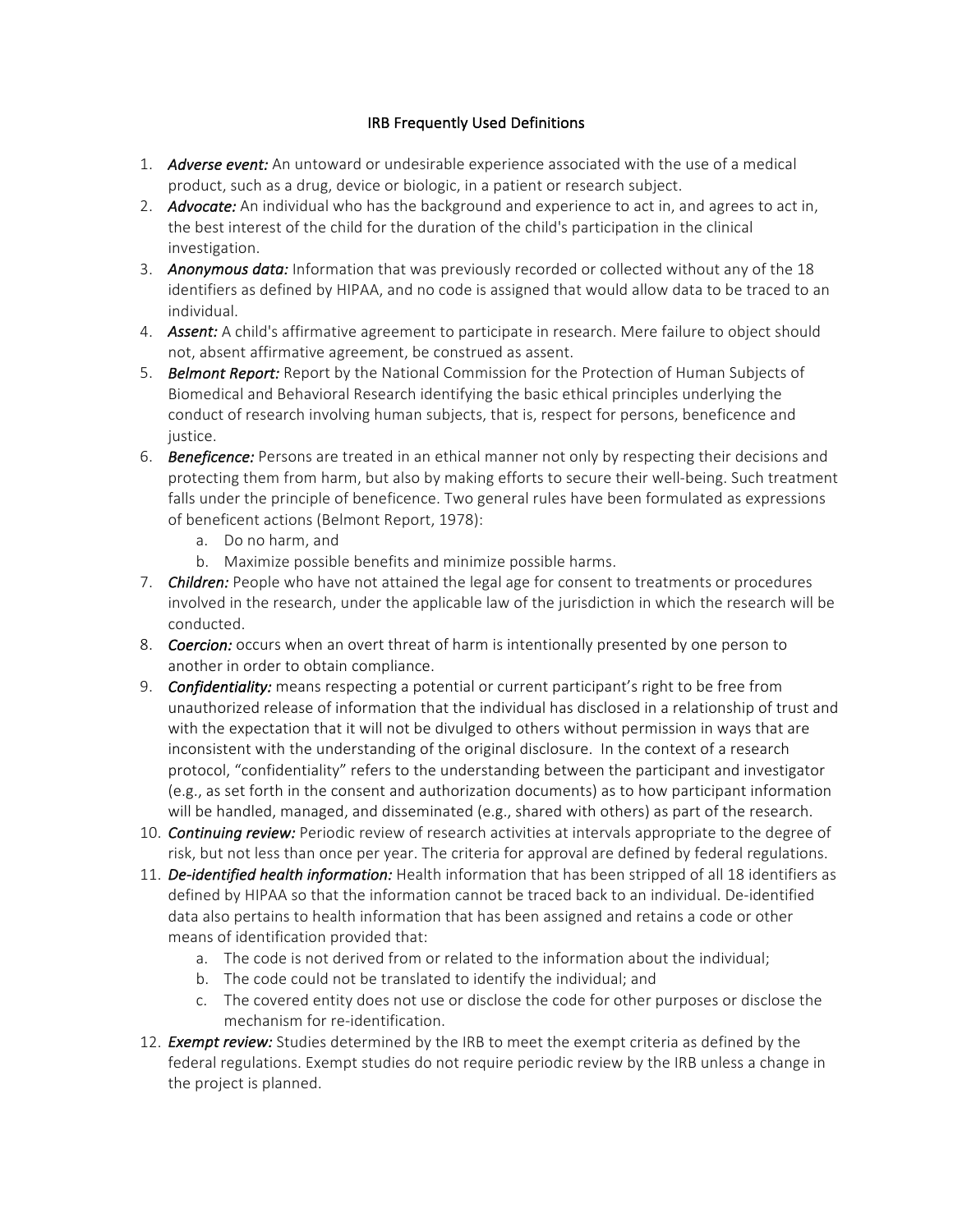- 13. **Expedited review:** A review of research involving human subjects by the IRB chair or by one or more experienced reviewers designated by the chair from among members of the IRB in accordance with the requirements set forth in 45 CFR 46.110.
- 14. **Expired study:** When continuing review of the research does not occur prior to the end of the approval period specified by the IRB, IRB approval expires automatically. The study expires on the date specified on the approval letter and the consent document. No activities can occur after the expiration date.
- 15. **Federal wide assurance (FWA):** A formal, written, binding attestation in which an institution ensures to the Department of Health and Human Services (HHS) that it will comply with applicable regulations governing research with human subjects.
- 16. *Full committee review:* Studies reviewed by the full, convened IRB committee with a recorded vote and corresponding minutes to document the discussion.
- 17. **Human subject:** means a living individual about whom an investigator (whether professional or student) conducting research obtains
	- a. Data through intervention or interaction with the individual, or
		- i. Interaction includes communication or interpersonal contact between investigator and subject.
	- b. Identifiable private information.
- 18. **Informed Consent:** Respect for persons requires that subjects, to the degree that they are capable, be given the opportunity to choose what shall or shall not happen to them.
- 19. **Intervention**: includes both physical procedures by which data are gathered (for example, venipuncture) and manipulations of the subject or the subject's environment that are performed for research purposes.
- 20. *IRB*: means an institutional review board established in accord with and for the purposes expressed in this policy.
- 21. **IRB approval:** means the determination of the IRB that the research has been reviewed and may be conducted at an institution within the constraints set forth by the IRB and by other institutional and federal requirements.
- 22. Legally authorized representative: An individual or judicial or other body authorized under applicable law to consent on behalf of a prospective subject to the subject's participation in the procedures involved in the research.
- 23. Minimal risk: means that the probability and magnitude of harm or discomfort anticipated in the research are not greater in and of themselves than those ordinarily encountered in daily life or during the performance of routine physical or psychological examinations or tests.
- 24. **Noncompliance:** An act or omission in the conduct or oversight of human subject research that represents a failure to follow:
	- a. Federal, state or local regulations
	- b. Institutional policies relevant to human subject research
	- c. The approved research plan
	- d. The determinations of the IRB
- 25. *Oral (verbal) consent:* A spoken presentation of the elements of informed consent to the prospective subject or their legally authorized representative. The presentation may be based on information contained within an oral consent script or the written consent document. Oral consent is often associated with waiving the documentation of consent. Oral consent is usually recorded in the research project files.
- 26. *Principal investigator (PI):* Adheres to federal regulations, state and local laws, institutional policies, IRB policies and procedures regarding the safety and protection of human subjects, and good clinical practice (GCP) guidelines.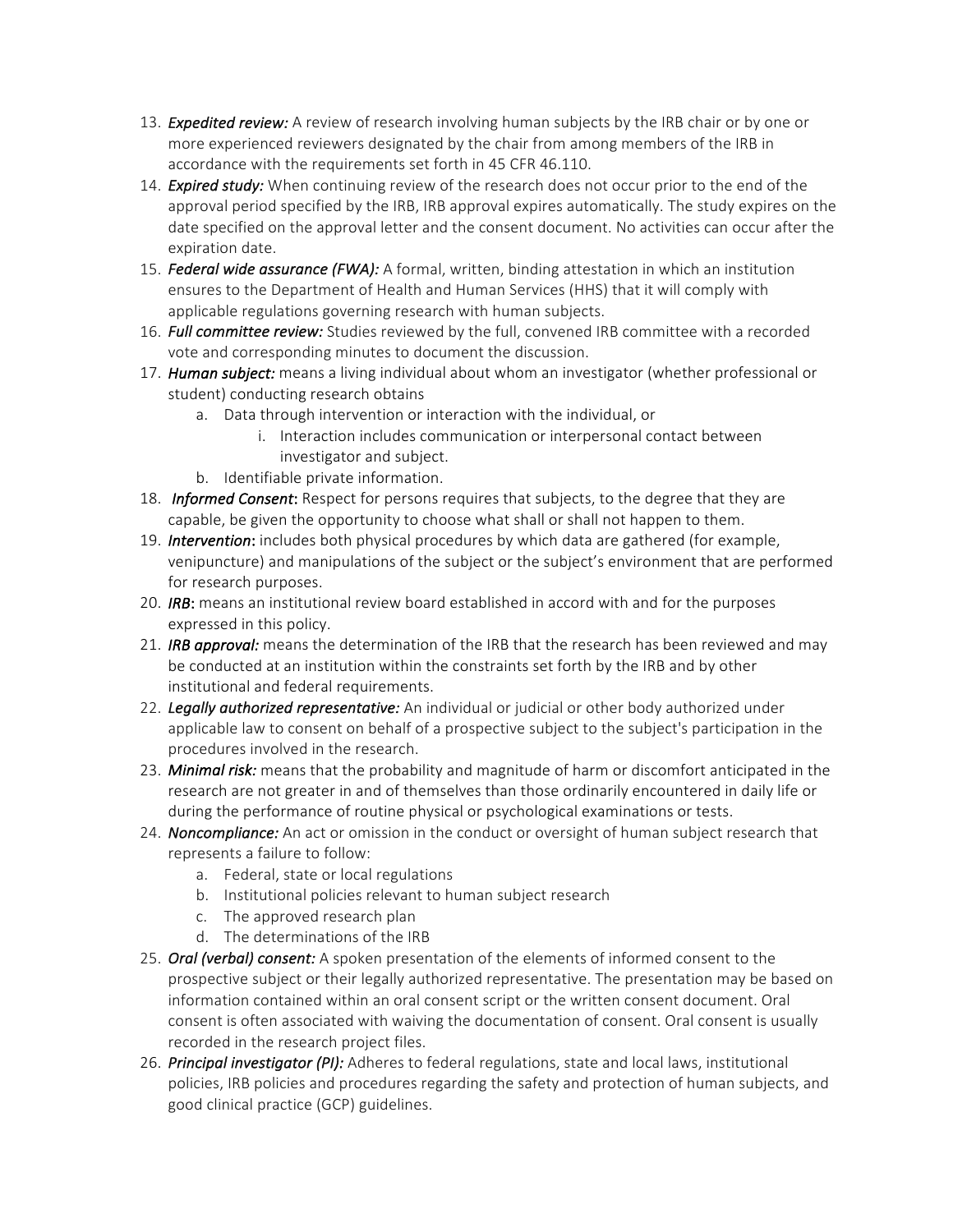## 27. *Privacy versus confidentiality:*

- a. Privacy is about people and their choice to share personal information. It is a right in health care and research.
- b. *Confidentiality* is about data. It is the investigator's obligation to protect subjects' information.
- 28. *Protocol violation:* Problems that violate the terms of a study but do not meet the criteria for an UPIRTSO. See unanticipated problem involving risk to subjects or others (UPIRTSO).
- 29. **Recruitment:** Recruitment, a component of the consent process, is the process of distributing or presenting information that describes the research project and eligibility criteria so that a prospective subject may consider enrollment.
- 30. **Reportable event:** A process (with an associated IRB form) used by an investigator to report any problem or event or other act or omission to the IRB that in their opinion is a UPIRTSO.
- 31. *Research:* means a systematic investigation, including research development, testing and evaluation, designed to develop or contribute to generalizable knowledge. Activities which meet this definition constitute research for purposes of this policy, whether or not they are conducted or supported under a program which is considered research for other purposes. For example, some demonstration and service programs may include research activities.
- 32. **Serious noncompliance:** Any noncompliance that results in or has the potential to: a) substantially compromise the rights and welfare of subjects; b) substantially impact the integrity and validity of the study data; and c) compromise the integrity and effectiveness of the Mayo Clinic Human Research Protection Program.
- 33. **Surrogate consent:** Consent obtained from the participant's legally authorized representative (LAR).
- 34. **Suspension for cause:** An action initiated by the IRB to stop temporarily some or all research procedures pending future action by the IRB or by the investigator or his or her personnel.
- 35. *Unanticipated problem involving risk to subjects or others (UPIRTSO):* Any unanticipated problem or adverse event that meets these three criteria:
	- a. *Serious:* Serious problems or events that result in significant harm (which may be physical, psychological, financial, social, economic or legal) or increased risk for the subject or others (including individuals who are not research subjects).
	- b. *Unanticipated:* Unexpected problems or events are those that are not already described as potential risks in the protocol consent document, not listed in the investigator's brochure or not part of an underlying disease. A problem or event is unanticipated when it was unforeseeable at the time of its occurrence. A problem or event is unanticipated when it occurs at an increased frequency or at an increased severity than expected.
	- c. **Related:** A problem or event is related if it is possibly related to the research procedures.
- 36. **Undue influence:** occurs through an offer of an excessive, unwarranted, inappropriate or improper reward or other overture in order to obtain compliance. Also, inducements that would ordinarily be acceptable may become undue influences if the subject is especially vulnerable.
- 37. **Vulnerable populations in research:** Vulnerable populations may include (but are not limited to): individuals who are pregnant; prisoners; individuals who have been involuntarily committed to a medical facility; children; subordinates such as students, trainees and employees; individuals who are economically or educationally disadvantaged; individuals who have a language barrier; individuals with a cognitive disability; and individuals with an illness for which all standard treatment options have been exhausted.
- 38. *Voluntariness:* An agreement to participate in research constitutes a valid consent only if voluntarily given. This element of informed consent requires conditions free of coercion and undue influence.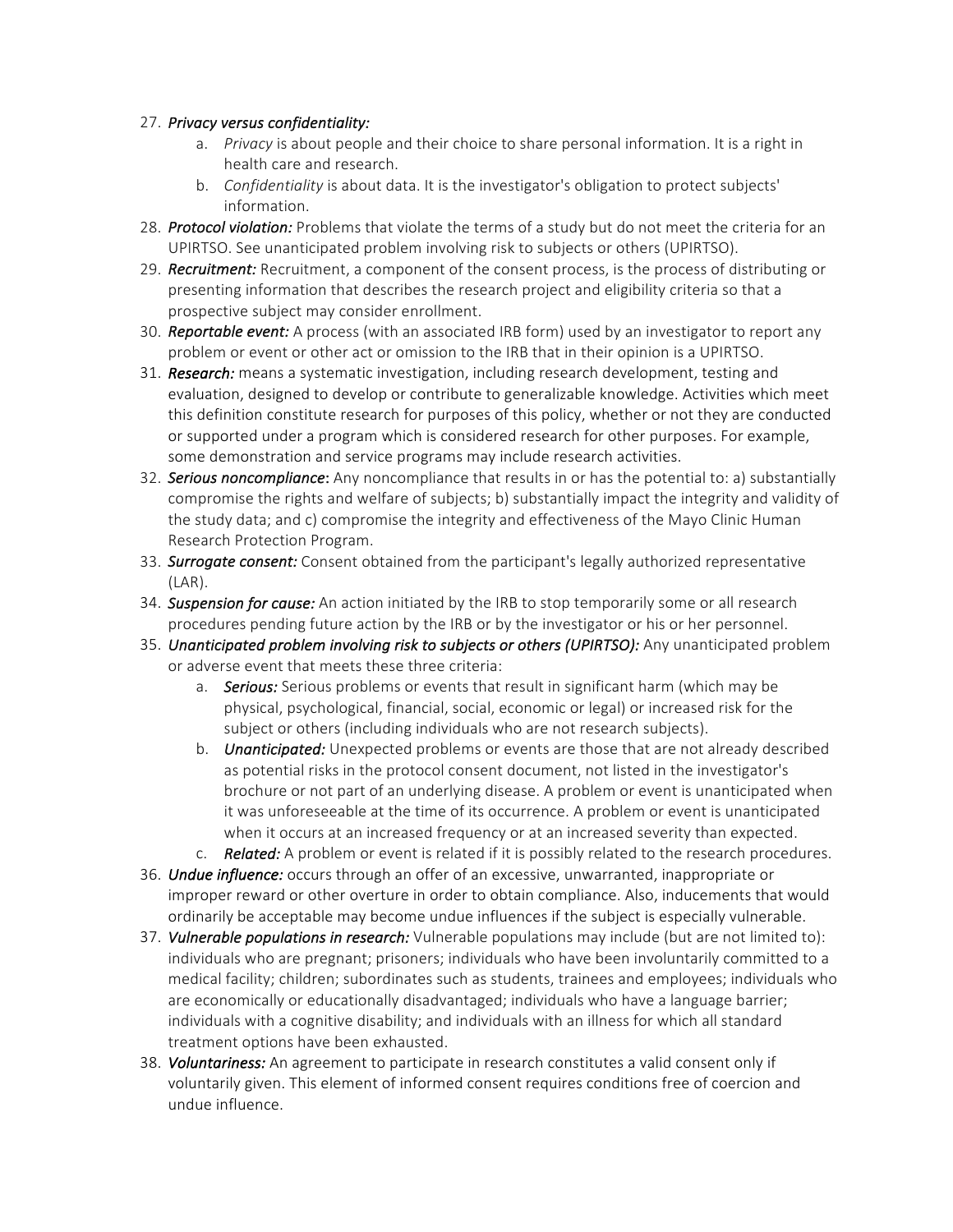39. Withdrawals: Subjects who signed the consent form, but later withdrew from the study, either before or after receiving a study drug, device or intervention. This does not include screen failures.